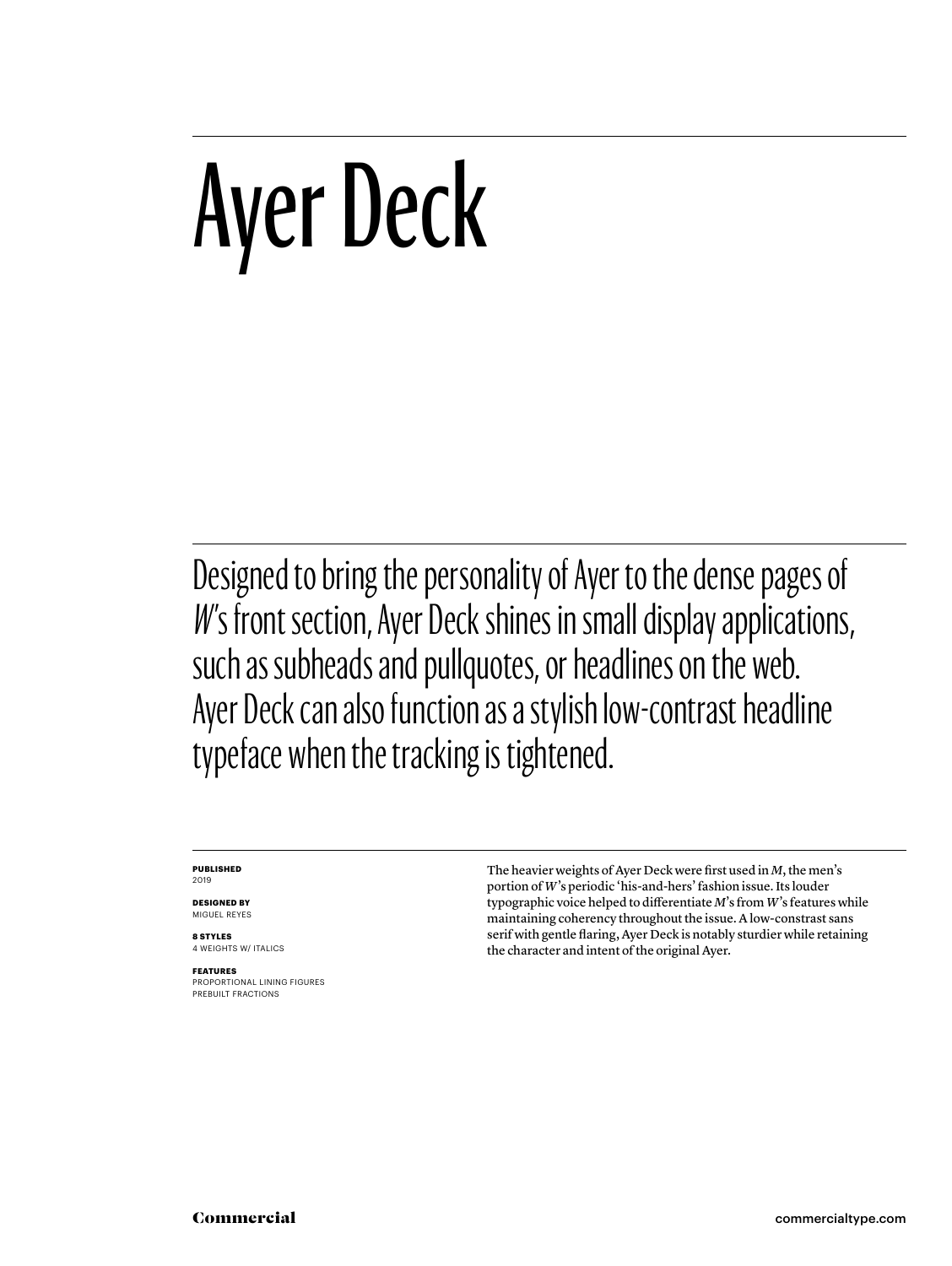Ayer Deck Regular *Ayer Deck Regular Italic* Ayer Deck Medium *Ayer Deck Medium Italic* **Ayer Deck Semibold** *Ayer Deck Semibold Italic* **Ayer Deck Bold** *Ayer Deck Bold Italic*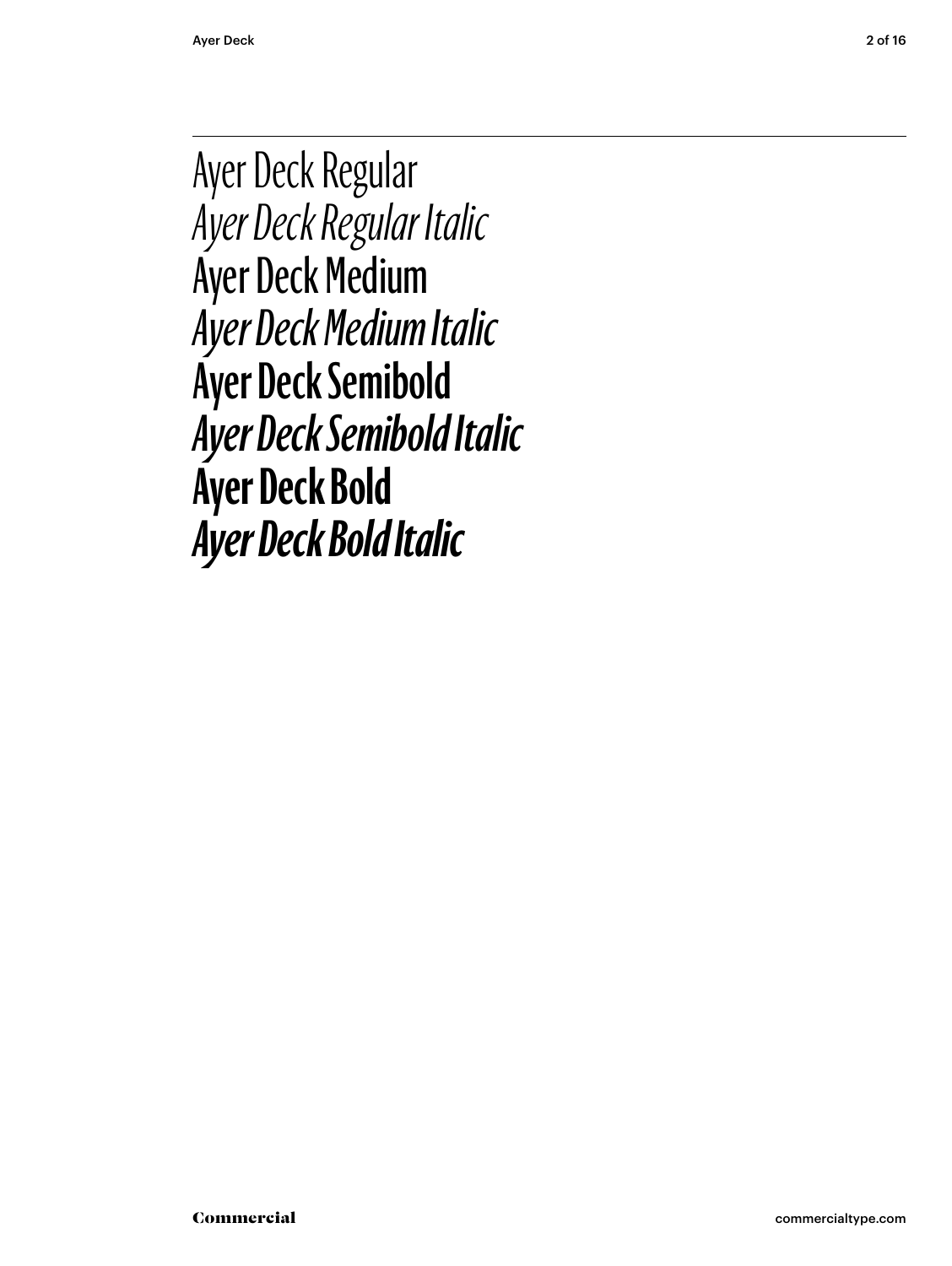AYER DECK, 18 PT+ negative tracking recommended above 60 pt

Cyclical time is already dominant among the nomadic people because The same conditions repeating at every stage of this Delicate action

AYER, 50 – 100 PT

# Eternity is within time Makes no frontiers I F SS

AYER POSTER,  100 PT+

# Grant a bo STATEMENT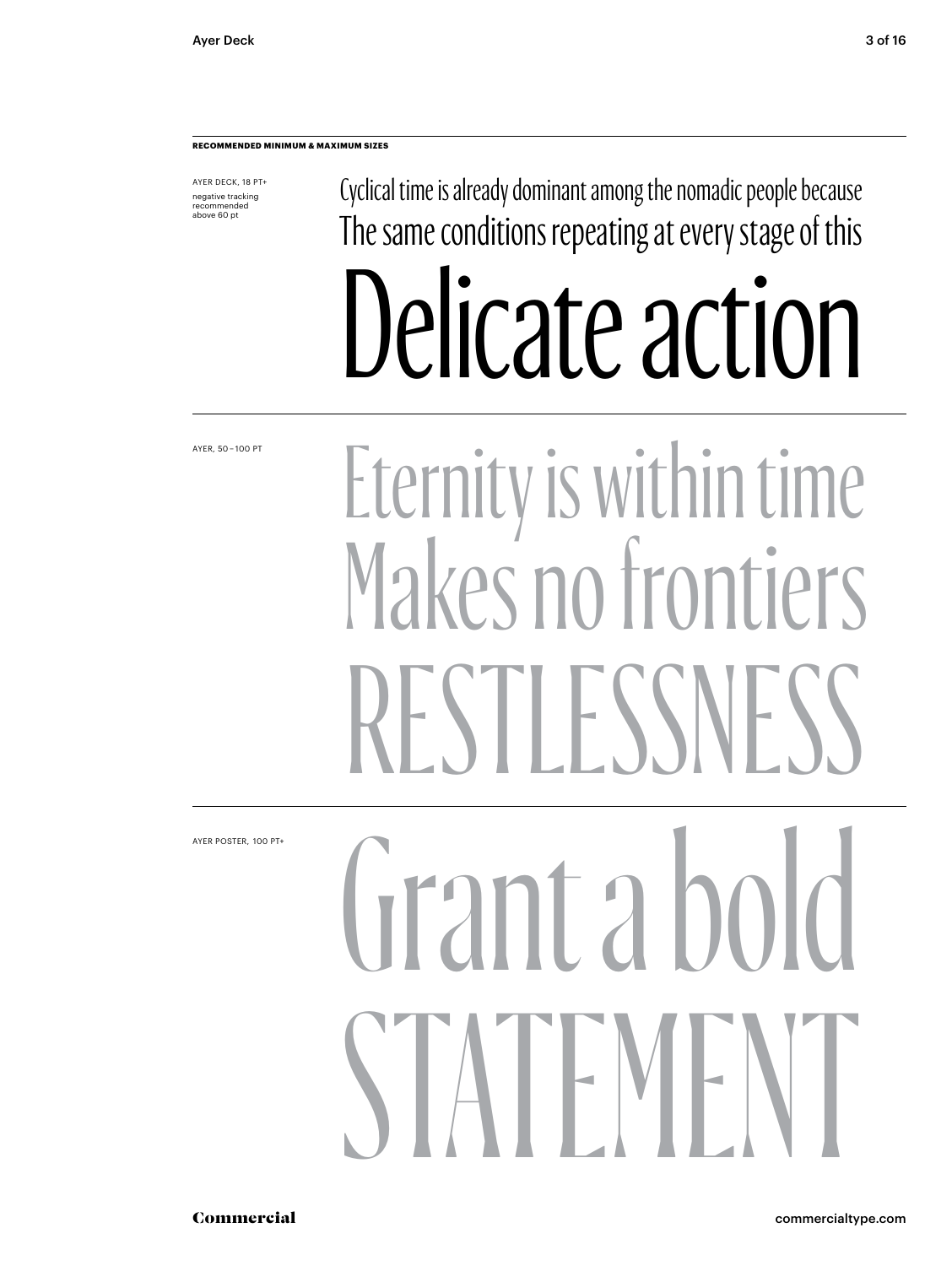# EL SISTEMA DE BASE CINCO Made from thick limestone

AYER DECK REGULAR, 60 PT

### *AUSTRALIAN ASTRONOMER Den industrielle revolusjon* AYER DECK REGULAR ITALIC, 60 PT

# MARY SHELLEY'S 7 NOVELS Cerca de 71 mil habitantes

AYER DECK MEDIUM, 60 PT

# *ALÞJÓÐLEGUM VETTVANGI 1923 in German silent film*

AYER DECK MEDIUM ITALIC, 60 PT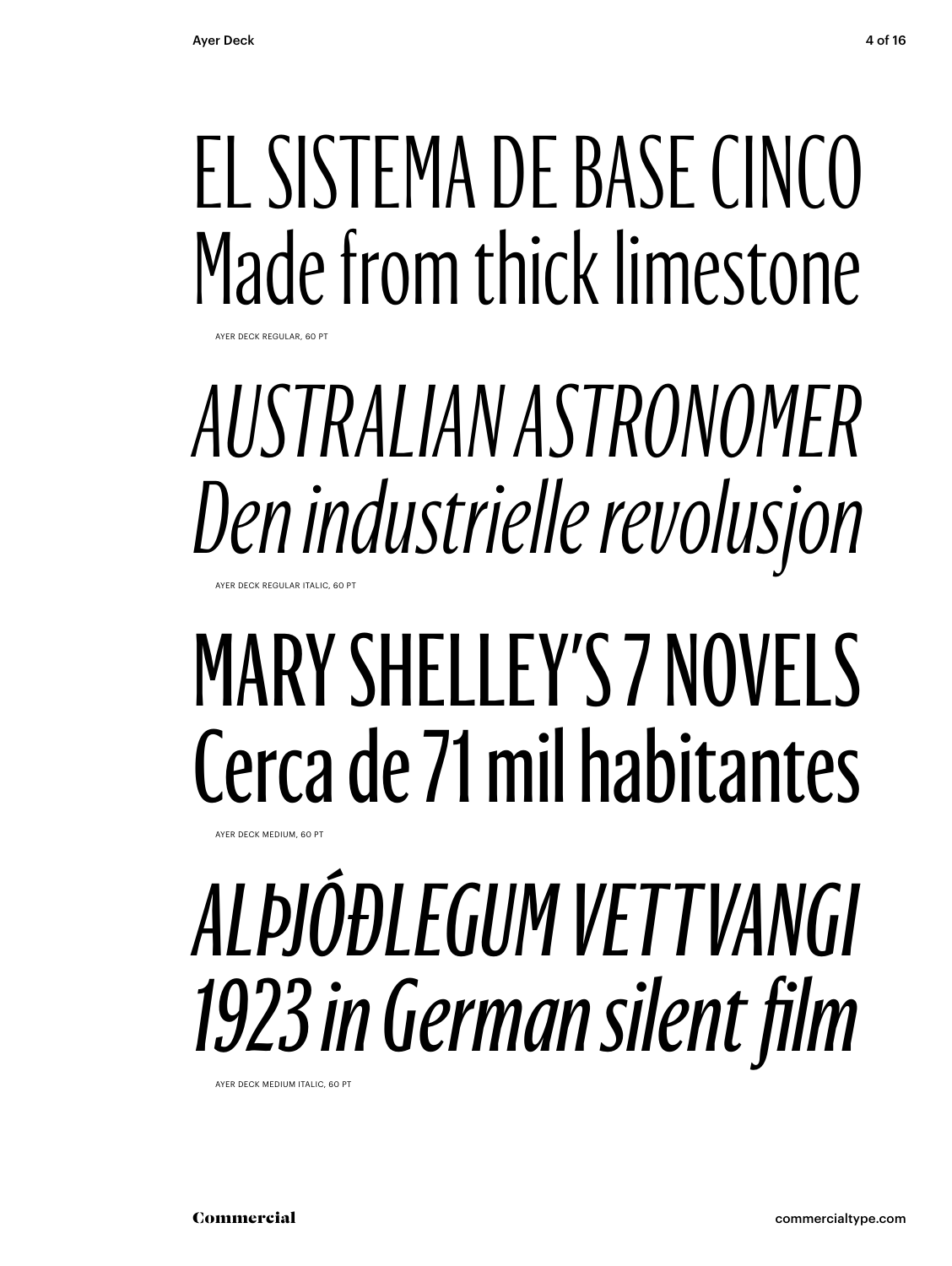## **FORMĂ DE GUVERNĂMÂNT Kung ano ang binubuo ng** AYER DECK SEMIBOLD, 60 PT

### *LES SCRIBES DISPOSAIENT Witnessing rapid changes* AYER DECK SEMIBOLD ITALIC, 60 PT

# **IN MAYBRAT, WEST PAPUA Attached to the sea floor**

AYER DECK BOLD, 60 PT

# *ABUNDANCE & DIVERSITY Objekte oder Strukturen*

AYER DECK BOLD ITALIC, 60 PT [ALTERNATE A U]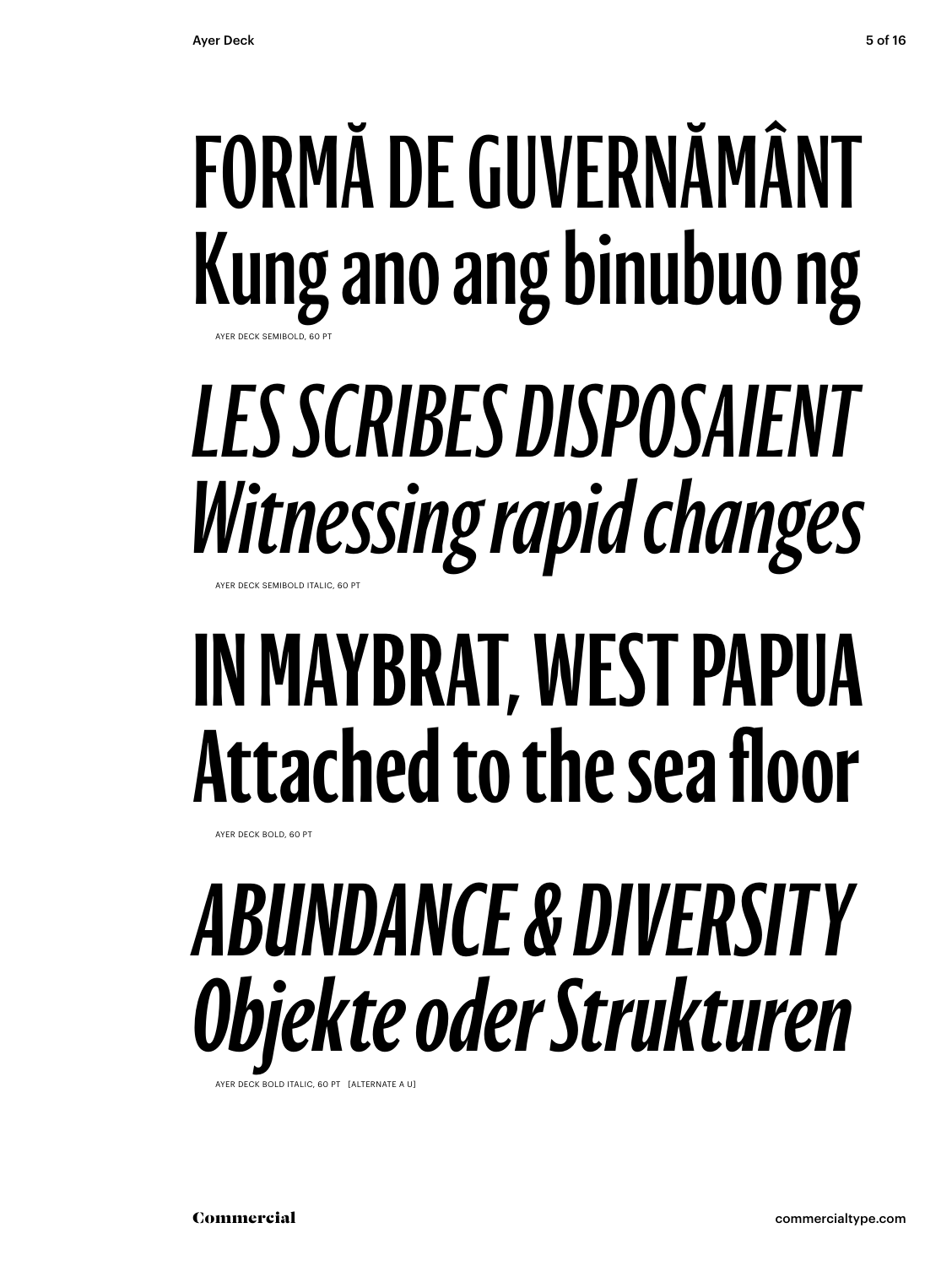Medzi hlavné kategórie patria tieto štyri MACKENZIE 17.5 MICRON MERINO JERSEY The beating heart of the Asian economy

*Located 75 primeval marine gastropods LANDSADVOCAAT EN RAADPENSIONARIS Diviso per il numero di partite disputate* AYER DECK REGULAR ITALIC, 40 PT [ALTERNATE 5 7]

### Reported a total of 4,562,830 speakers WIKANG MALTES ANG PAGKAKAPAREHO Granti gasell sai nime šoti maadeuurija

AYER DECK MEDIUM, 40 P

AYER DECK REGULAR, 40 PT

*Earliest surviving examples dated 1294 NEW SADDLE-SHOULDER WOOL JUMPER Għalħekk qatt ma kellu rabta mill-qrib*

AYER DECK MEDIUM ITALIC, 40 PT [ALTERNATI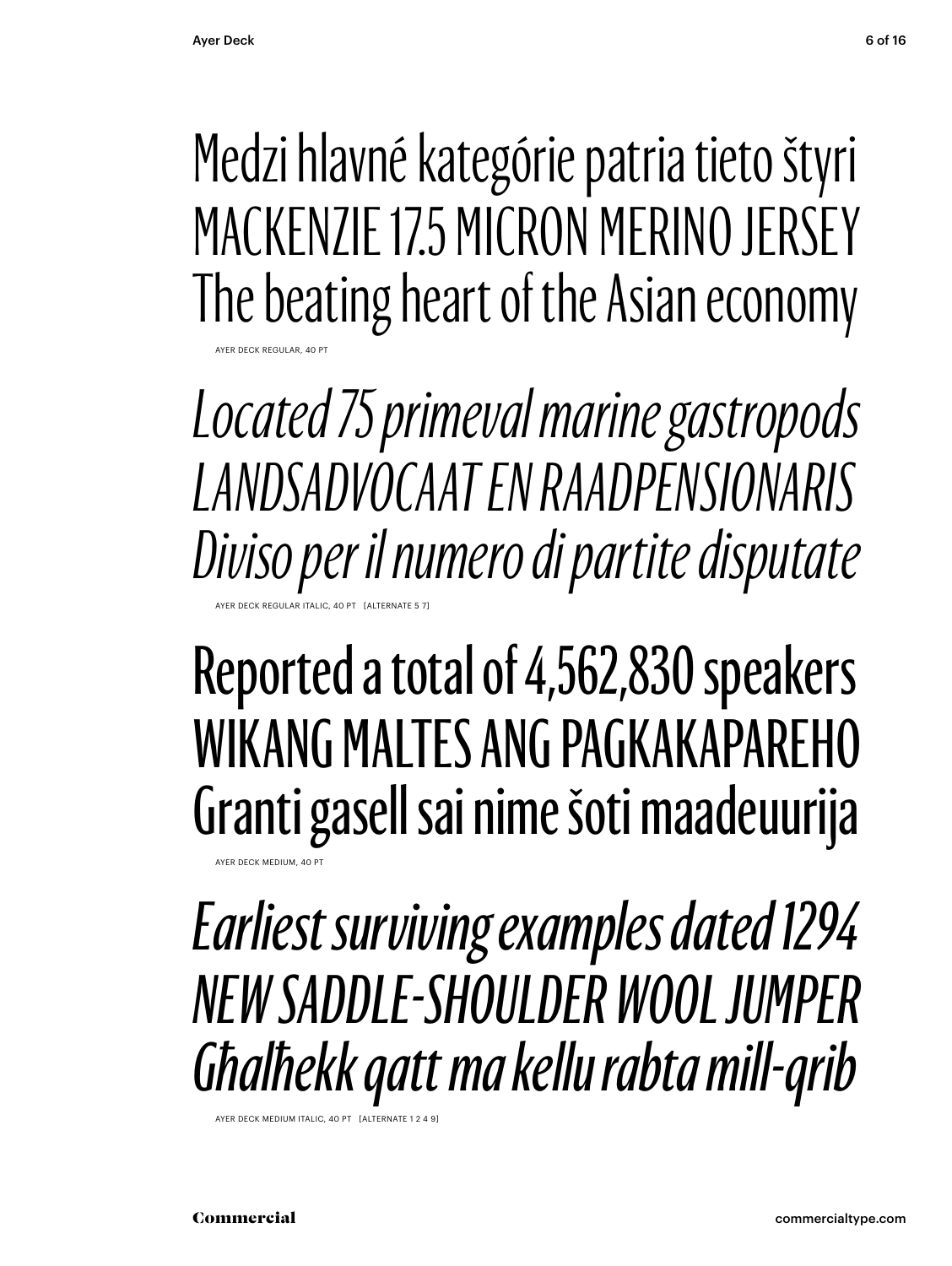AYER DECK SEMIBOLD, 40 PT

### **Eru nokkur útdauð tungumál sem lítið THE 2017 CAMBELTOWN MALT FESTIVAL L'île de Sabuda se trouve au large de la**

*Trade wars a threat to global markets BIOMATERIAL & EMERGING ECONOMIES Bersama pendukung setianya seperti* AYER DECK SEMIBOLD ITALIC, 40

### **The only wicket of the second innings MAE MALTEG YN AGOS IAWN I ARAMAEG Die folgenden Stadien wurden für die**

AYER DECK BOLD, 40 PT  $\left[$  ALTERNATE A W e f g

*Płyta ta zapoczątkowała współpracę FUNCTIONING AS A REAL VOCABULARY Often exhibited various archaic traits*

AYER DECK BOLD ITALIC, 40 PT [ALTERNATE U e v w y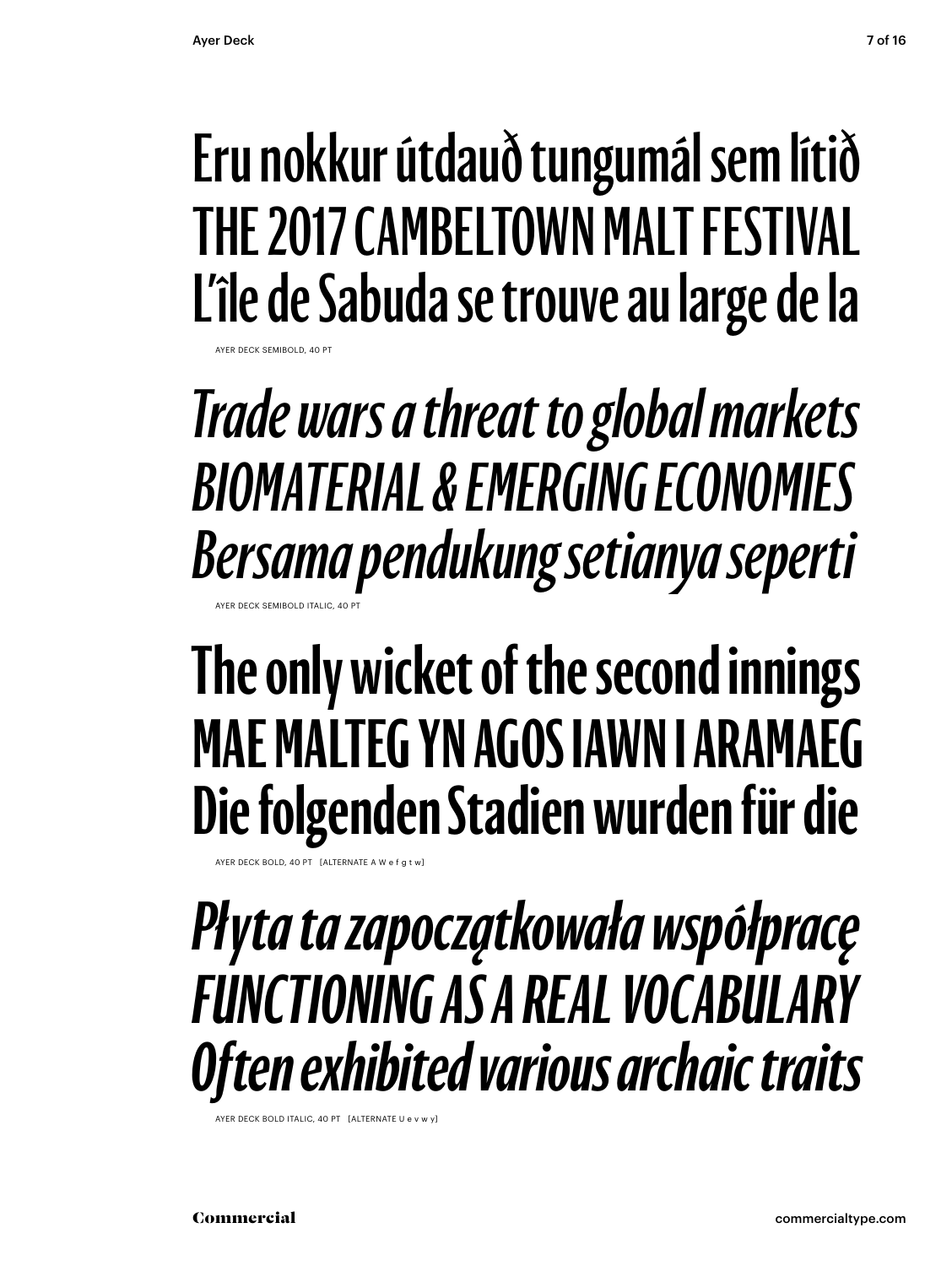TROUGH OF LOW PRESSURE CAUSING PERSISTENT STORM PAT TERN Hij nam in het midden van diezelfde jaren zeventig twee lp's op met *FEATURES A BRIGHT & RICH CREAM SAUCE WITH LOCAL VEGETABLES It was uncovered in the Biblioteca Vallicelliana in Rome in late 1978* AYER DECK REGULAR, REGULAR ITALIC, 24 PT

IL SISTEMA È BASATO SUI TOUR, OVVERO UNA SERIE DI SFIDE IN CUI The age of these terraces are believed to be over 14,000 years old *IN GENERAL, THIS HYPOTHESIS ATTRIBUTES TOO MUCH WEIGHT TO Veya step iklimi genellikle yıllık olarak düşük yağmur miktarı alan* AYER DECK MEDIUM, MEDIUM ITALIC, 24 PT

**RETRACING LAGERFELD'S STEPS THROUGH MILANESE ALLEYWAYS Banaue a les serralades de les Filipines són un bé declarat com a** *HELYBÉLIEK ALAPVETŐ ÉLELMISZERÉNEK SZÁMÍTÓ RIZS MELLETT The museum's after-hours performance series, starting in April*

AYER DECK SEMIBOLD, SEMIBOLD ITALIC, 24 P

**RANKING AS THE FOURTH MOST POPULOUS ISLAND IN THE WORLD Her mathematical analysis adopted from evolutionary biology** *BASA-BASA INDO-ÉROPAH NYAKUP WOLUNG SUBRUMPUN YA IKU Genannten Untergruppen auf gemeinsame Zwischensprachen*

AYER DECK BOLD, BOLD ITALIC, 24 PT [ALTERNATE Z]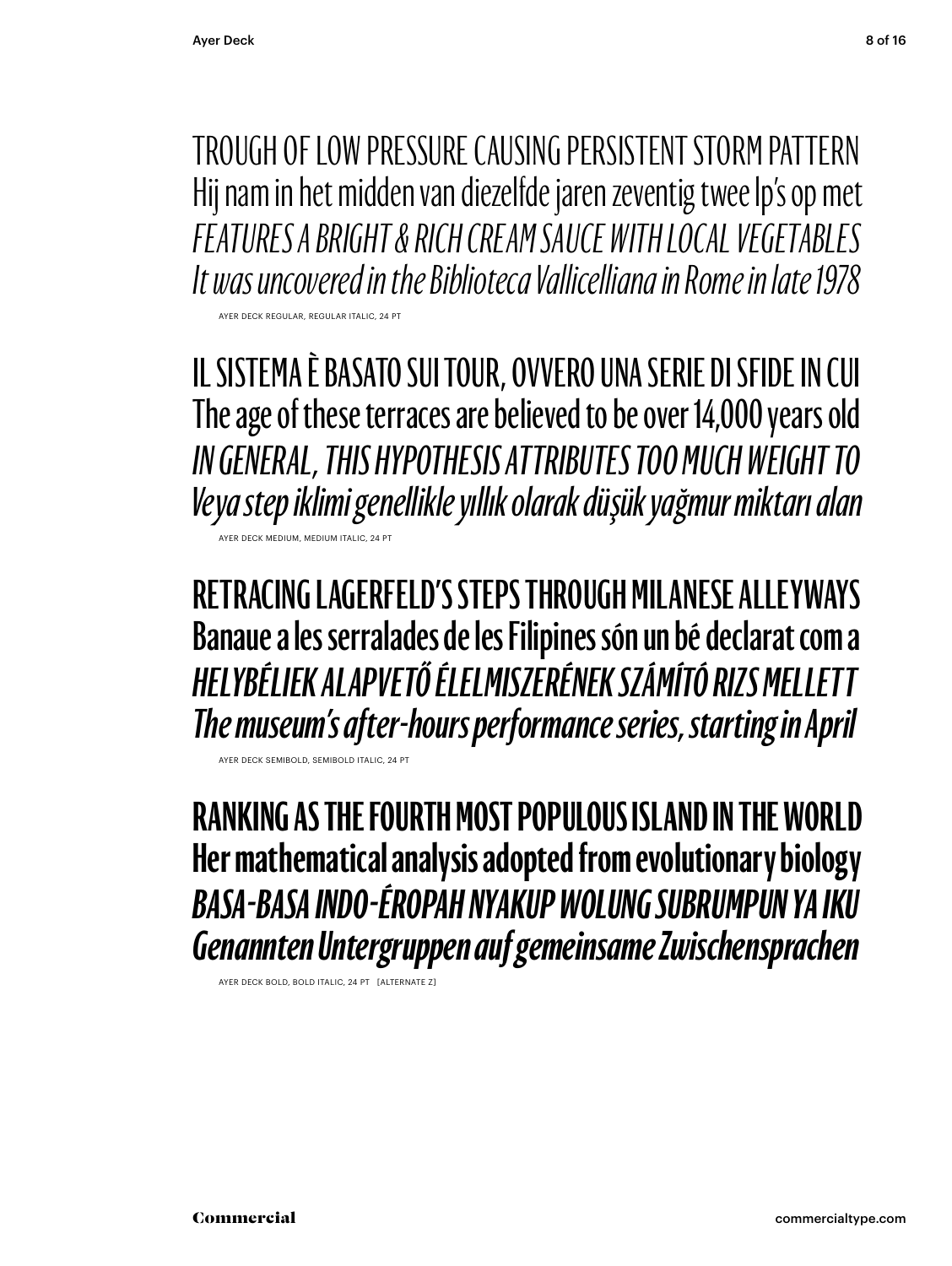SI AT TRIBUISCE LA PRESSOCHÉ ASSENZA NATURALE DI ALBERI ALLA RELATIVA SCARSITÀ O Vuonna 2001 alettiin painaa Kiinan tasavallan karttoja joissa Manner-Kiina oli jätetty pois *THE ADVENT OF THESE NEW INDUSTRIES IN THE EARLY 20TH CENTURY DROVE GROWTH TO In 1845 they sent their first shipment of wheat from San Pedro Harbor to Western Europe* AYER DECK REGULAR, REGULAR ITALIC, 18 PT

FOUNDED TWO MONTHS AFTER THE WALL STREET CRASH OF 1929 AT A COST OF £50,000 Since the Paleolithic age the Steppe route has connected Eastern Europe & Central Asia *THE SOUTHERN HALF OF THIS ISLAND IS DOMINATED BY FIVE MASSIVE MOUNTAIN RANGES Reconèixer acompliments extraordinaris en la indústria discogràfica és un dels quatre* AYER DECK MEDIUM, MEDIUM ITALIC, 18 PT

**FORMED ROUGHLY 4 – 5 MILLION YEARS AGO AT THIS COMPLEX CONVERGENT BOUNDARY Durante el reinado del emperador Qianlong (1735-1796) la dinastía alcanzó su apogeo** *LOCUIT ÎN ANTICHITATE ȘI LA ÎNCEPUTUL EVULUI MEDIU DE TRIBURI DE PĂSTORI NOMAZI The city of Taoyuan has been elevated to special municipality status since early 2014*  AYER DECK SEMIBOLD, SEMIBOLD ITALIC, 18 PT

**INSELGRUPPE DER PESCADOREN BILDET DABEI DEN LANDKREIS PENGHU, DIE ÜBRIGEN In April 2008, Smith signed a contract with Classics & Jazz for a €2.3 million advance** *THE CONSTRUCTION SIMULTANEOUSLY REINFORCED THE FABRICS, DESIGN & THE FINISH Çin Cumhuriyeti'nin üst düzey idari bölümleri olup nüfusu 1,75 milyondan fazla olan*

AYER DECK BOLD, BOLD ITALIC, 18 PT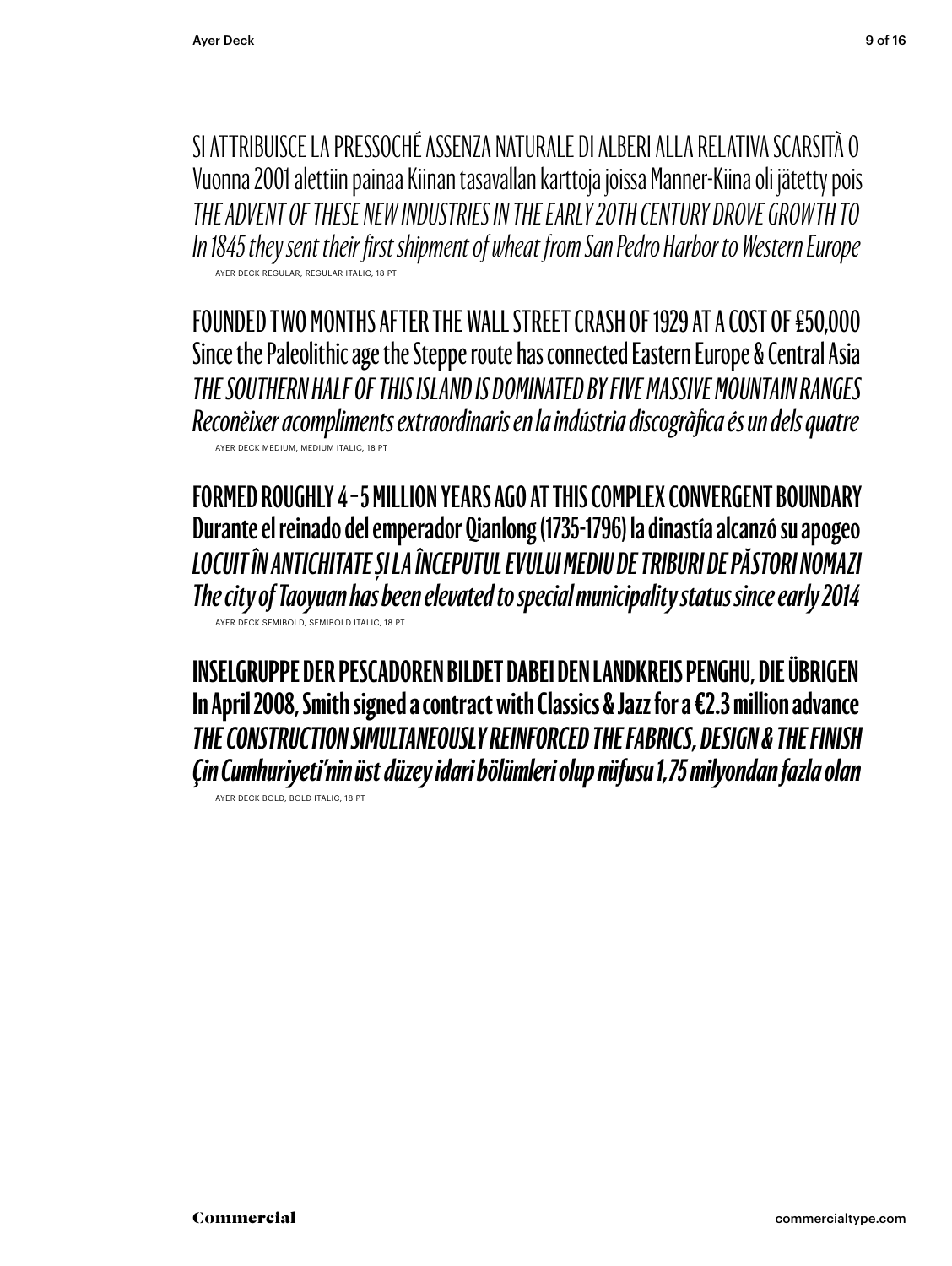### Areal udgør cirka en tredjedel af AYER DECK REGULAR, 50 PT Compelling Idiosyncratic Ideals AYER DECK MEDIUM, 50 PT **Worden als ware kunstwerken** AYER DECK SEMIBOLD, 50 PT **A Peerless & Unique Gemstone**

AYER DECK BOLD, 50 PT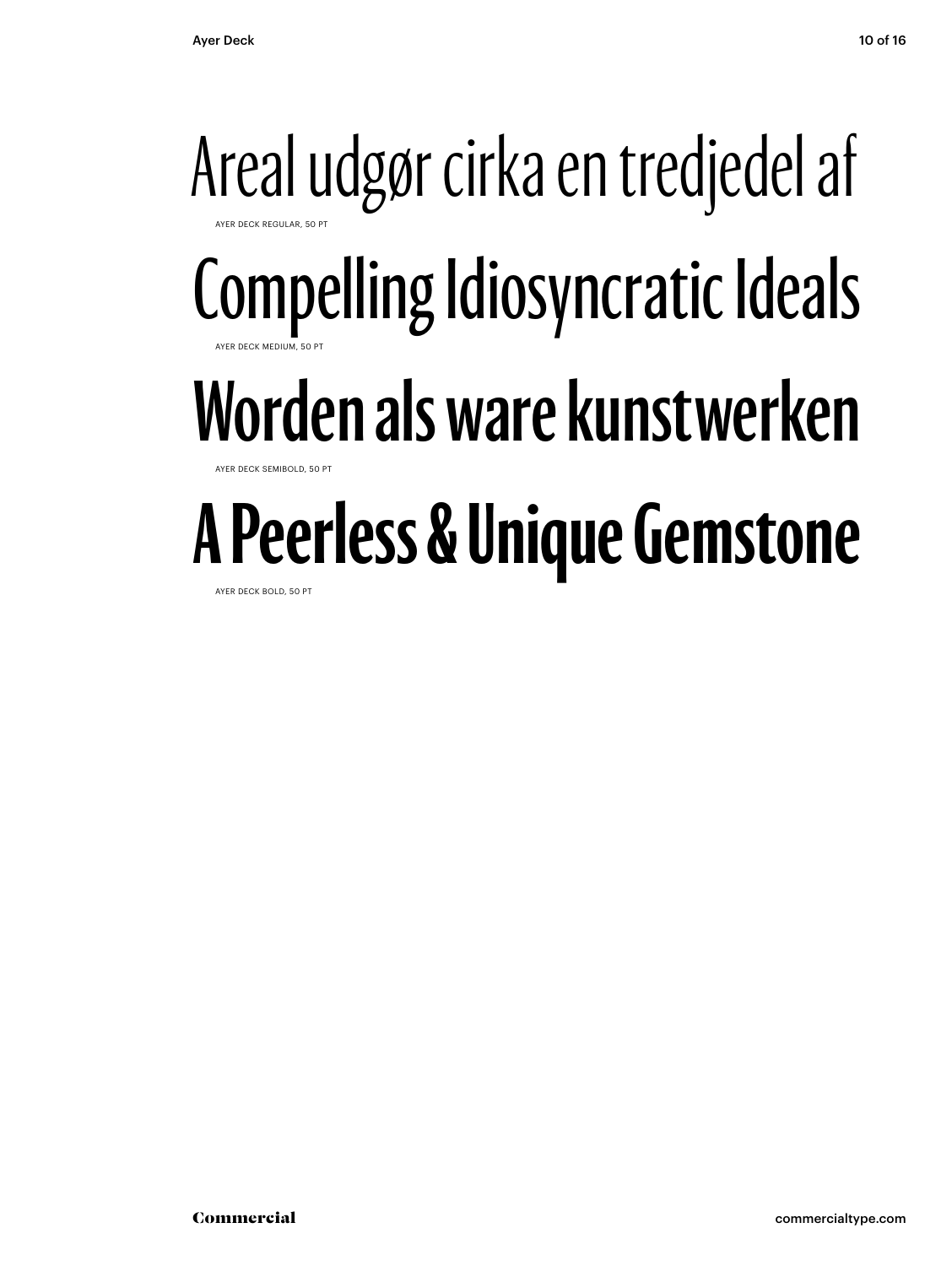# *Asia's Oldest Culinary Traditions*

AYER DECK REGULAR ITALIC, 50 PT

*Este extraña relación existente*

**DECK MEDIUM ITALIC, 50** 

### *Growing Atlanta coffee realms* AYER DECK SEMIBOLD ITALIC, 50 PT

# *Jeho nejbližší spolupracovníci*

AYER DECK BOLD ITALIC, 50 PT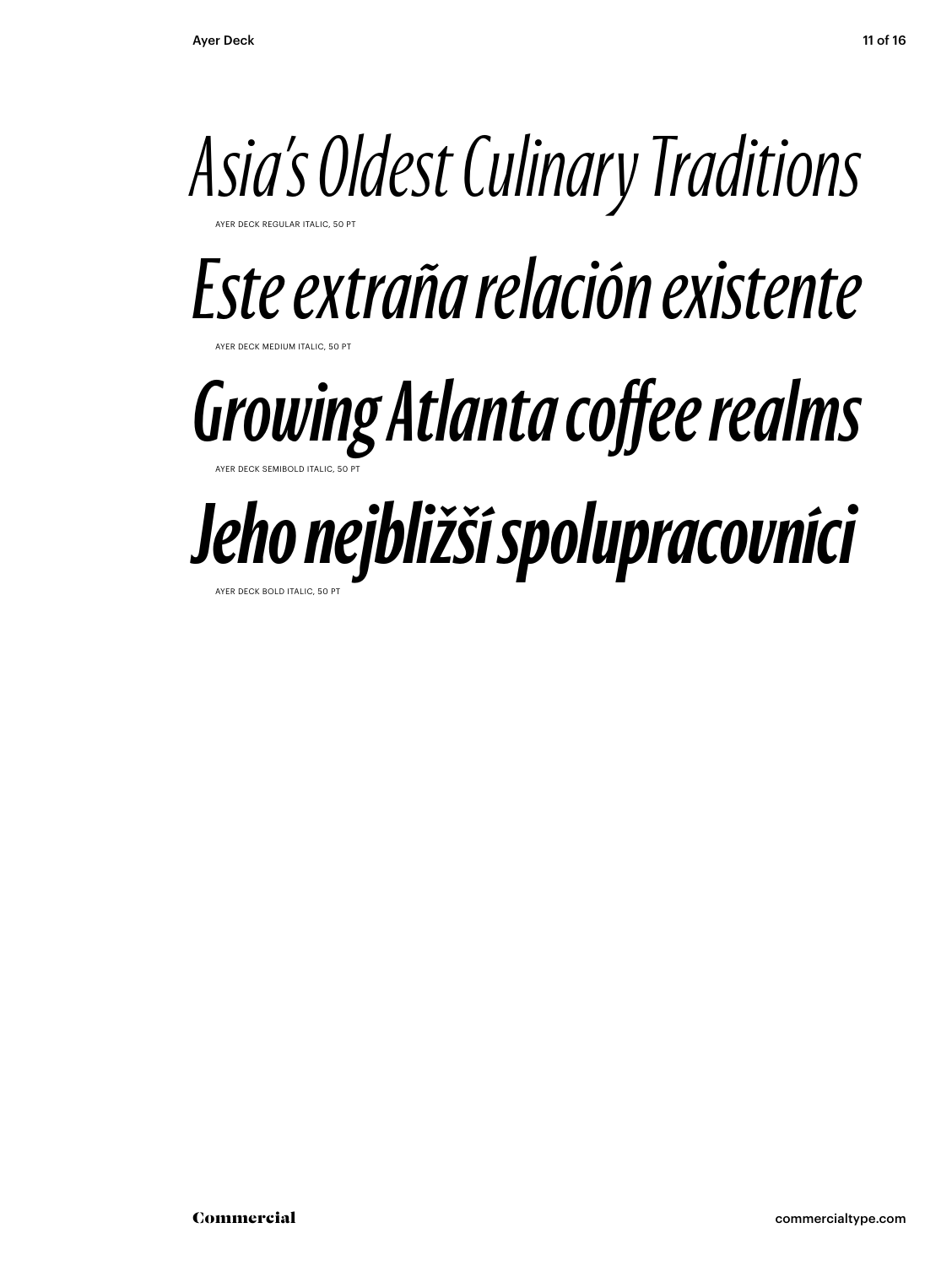| UPPERCASE                              | ABCDEFGHIJKLMNOPQRSTUVWXYZ                                                                                                                             |
|----------------------------------------|--------------------------------------------------------------------------------------------------------------------------------------------------------|
| LOWERCASE                              | abcdefghijklmnopqrstuvwxyz                                                                                                                             |
| STANDARD PUNCTUATION                   | $i_{1}$ ; ?;  ---()[] {}/ \&@*""'',,,«»<> $S$ -¶+ $\oplus$ $\oplus$ $\mathbb{R}$ "                                                                     |
| ALL CAP PUNCTUATION                    | $ \zeta^{---}( []\{\} / \langle \emptyset \rangle )$                                                                                                   |
| LIGATURES                              | fb ff fh fi fi fk fl ffb ffh ffi ffi ffk ffl                                                                                                           |
| PROPORTIONAL LINING<br>default figures | $$EEY1234567890cf\%$ % <sup>00</sup> #°<+=-x :->                                                                                                       |
| PREBUILT FRACTIONS                     | $\frac{1}{2}$ $\frac{1}{3}$ $\frac{2}{3}$ $\frac{1}{4}$ $\frac{3}{4}$                                                                                  |
| STYLISTIC ALTERNATES                   | AQQUWZ efgtwz <i>i i</i> ?& € 12345679<br>fb ff fh fi fj fk fl ffb ffh ffi ffj ffk ffl<br>ÀÁÂÃÄÅÅĀĂĄÅŨÚÛÜŨŨŬŮŰŲŴŴŴŸŹŹŽ<br>æèéêëēěeeěœĝğġģţťŵŵŵŵýÿŷỳźźż |
| <b>ACCENTED UPPERCASE</b>              | ÁÂÀÄÅÃĂĀĄÅÆÆÇĆČĈČĎĐÉÊÈËĖĒĘĞĜĢĠĦ<br>ĤÍÎÌĬĬĬĬĨĬĴĶŁĹĽĻĿÑŃŇŅŊÓÔÒÖŐŐŎØŐŒŔŘŖ<br><b>22221 111000000</b>                                                       |
| ACCENTED LOWERCASE                     | áâàäåãăāaåææçćčĉċďďðéêèëěėeęğĝģġħĥiíî<br>iïiijĩiiĵıķłĺľļŀñńňņ'nnóôòöõőōøøœŕřŗßšśşŝşþ<br>tttúûùüŭűūyůũẃŵẁẅýŷỳÿijžźż                                     |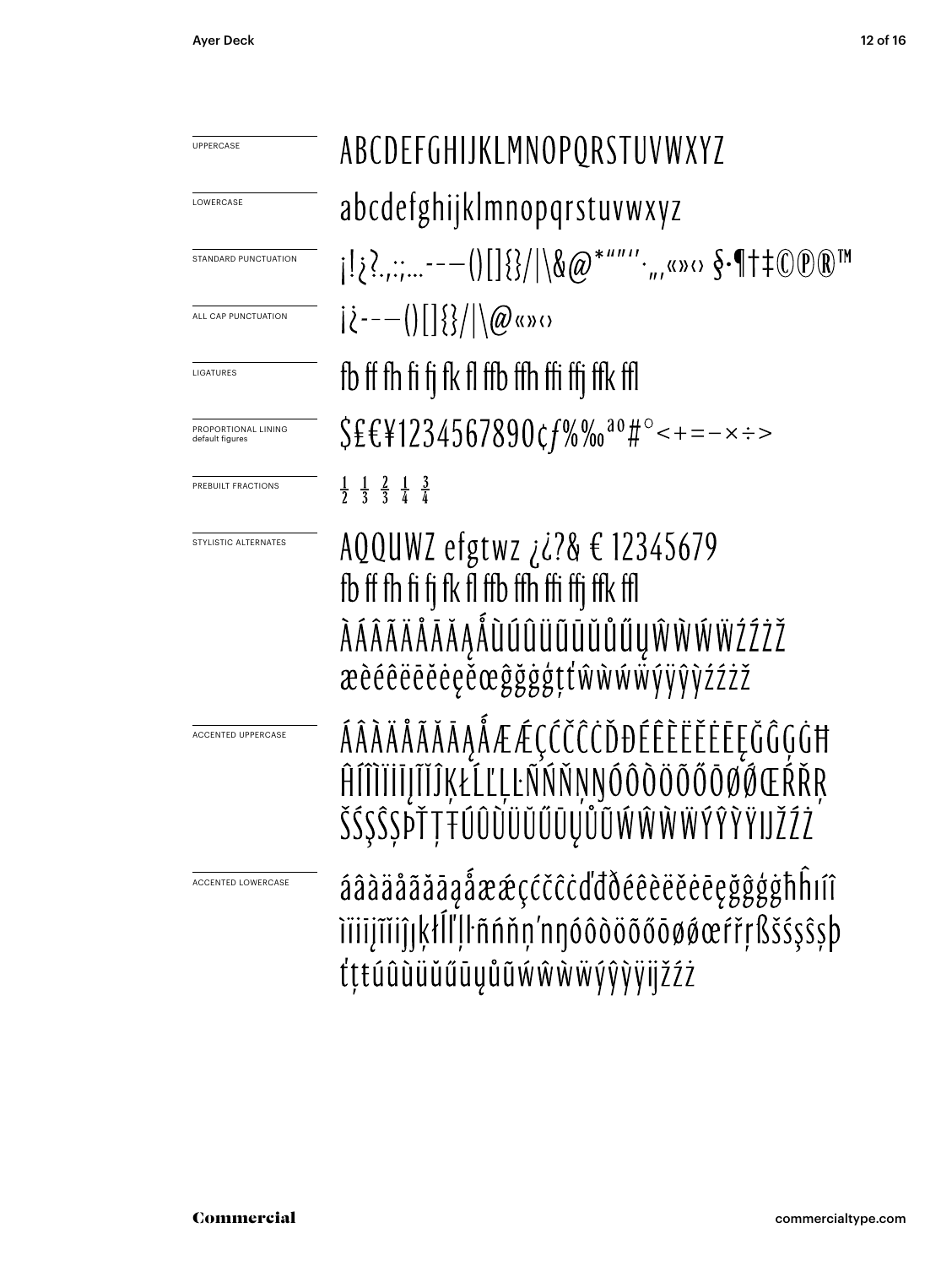| UPPERCASE                              | ABCDEFGHIJKLMNOPQRSTUVWXYZ                                                                                                                                 |
|----------------------------------------|------------------------------------------------------------------------------------------------------------------------------------------------------------|
| LOWERCASE                              | <i>abcdefghijklmnopqrstuvwxyz</i>                                                                                                                          |
| STANDARD PUNCTUATION                   | $1! \xi$ ?,.;---()[]{}/ \&@*""'',,«»<> $\oint$ -{ +#\@\\\\                                                                                                 |
| ALL CAP PUNCTUATION                    | $ \hat{\ell}^{---}()$ []{}}/ \@«»0                                                                                                                         |
| LIGATURES                              | fb ff fh fi fi fk fl ffb ffh ffi ffi ffk ffl                                                                                                               |
| PROPORTIONAL LINING<br>default figures | $$E$ £\{1234567890¢f%‰ <sup>ao</sup> #°<+=-×÷>                                                                                                             |
| PREBUILT FRACTIONS                     | $\frac{1}{2}$ $\frac{1}{3}$ $\frac{2}{3}$ $\frac{1}{4}$ $\frac{3}{4}$                                                                                      |
| STYLISTIC ALTERNATES                   | AQQUWZ efgtvwyz ¿¿?&&eJ@ € 12345679<br>fb ff fh fi fi fk fl ffb ffh ffi ffi ffk ffl<br><i>ÀÁÂÃÄÅÅĂĄÅÙÚÛÜŨŨŨŮŮŰŲŴŴŴŸŹŹŽ</i><br>æèéêëēĕėęěœĝğġģţťŵŵŵŵýÿŷỳźźż |
| <b>ACCENTED UPPERCASE</b>              | ÁÂÀÄÅÃĂĀĄÅÆÆÇĆČĈČĎĐÉÊÈËĔĔĘĞĜĢĠĦ<br>ĤĨĨĬĬĬĬĨĬĨĶŁĹĽĻĿÑŃŇŅŊÓÔŎŎŎŎŎØŒŔŘŖ<br>ŠŚŞŜȘPŤŢŦŰÛŨŬŬŬŨŲŮŨŴŴŴŴŶŶŶŸIJŽŹŻ                                                   |
| ACCENTED LOWERCASE                     | áâàäåãăāąåææçćčĉċďđðéêèëĕėēęğĝģġħĥı<br>íîìïiijĩiiĵŗķłĺľļŀñńňņ'nnóôòöõőōøøœŕřŗßšśşŝ<br>şþťțŧúûùüŭűūųůũŵŵŵẅýŷỳÿijžźż                                         |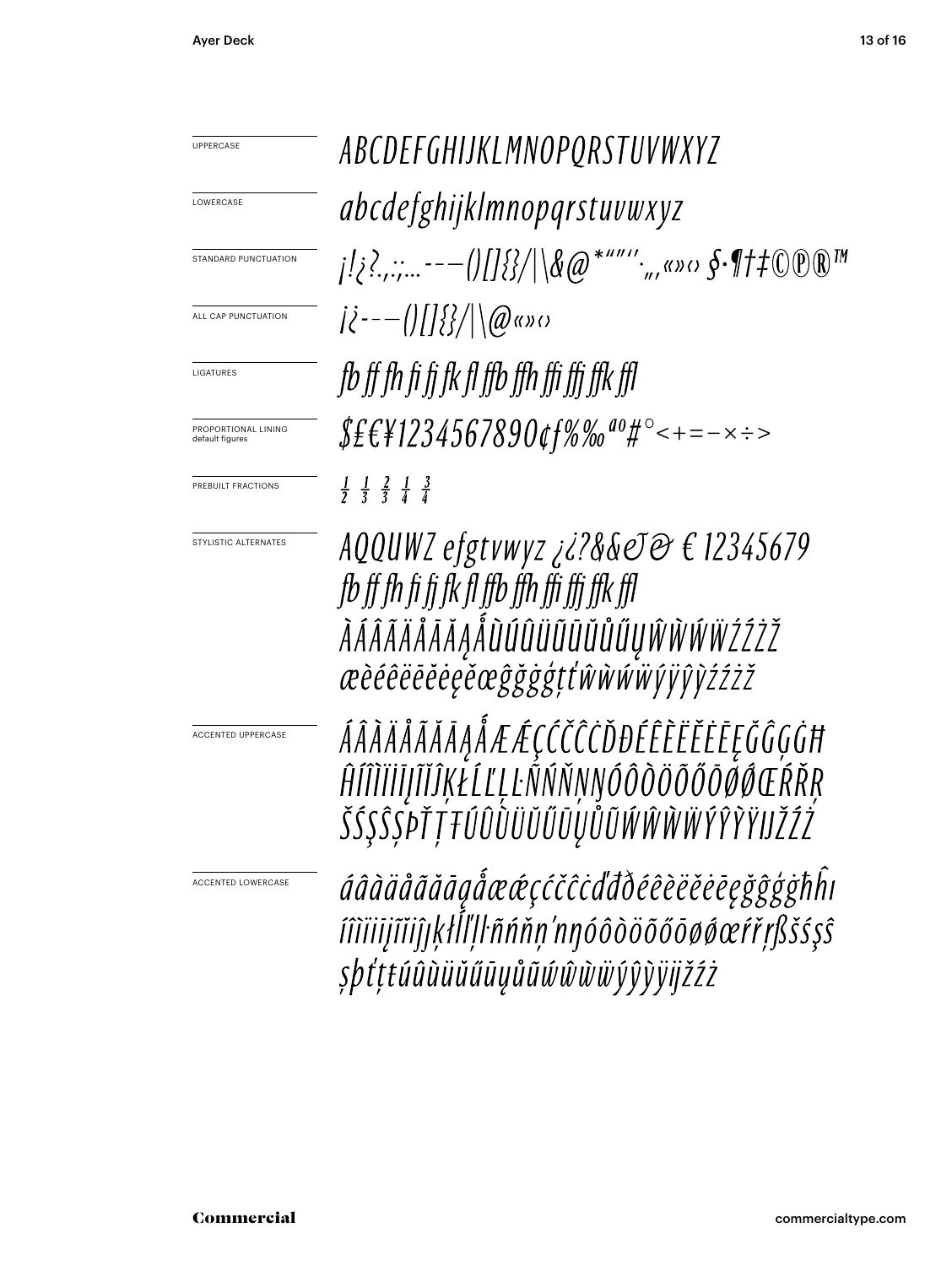PROPO default

LANGU. Polski (F

LANGU

ALL CA

| <b>OPENTYPE FEATURES</b><br>FAMILY WIDE                                                                           | <b>DEACTIVATED</b>                                      |                                 | <b>ACTIVATED</b>                                                    |                         |  |
|-------------------------------------------------------------------------------------------------------------------|---------------------------------------------------------|---------------------------------|---------------------------------------------------------------------|-------------------------|--|
| ALL CAPS<br>opens up spacing, moves<br>punctuation up                                                             |                                                         | ¿j[New] «Work» @ £72.46!?       |                                                                     | <i>i</i> [NEW] «WORK» @ |  |
| PROPORTIONAL LINING<br>default figures                                                                            | Updated:<br>Original:                                   | £1,825 €1,030<br>¥7,132 \$1,275 | Updated:<br>Original:                                               | £1,825 €<br>¥7,132 \$1  |  |
| <b>FRACTIONS</b>                                                                                                  | 12 1/2 34 1/3 56 2/3 78 1/4                             |                                 | $12\frac{1}{2}34\frac{1}{3}56\frac{2}{3}78\frac{1}{4}90\frac{3}{4}$ |                         |  |
| <b>LANGUAGE FEATURE</b><br>Polski (Polish) kreska accent<br><b>LANGUAGE FEATURE</b><br>Română (Romanian) s accent | ŹRÓDŁA Ślady możliwość<br>ÎNSUȘI conștiința științifice |                                 | ŹRÓDŁA Ślady możli<br>ÎNSUȘI conștiința ști                         |                         |  |
|                                                                                                                   |                                                         |                                 |                                                                     |                         |  |

#### **OPENTYPE FEATURES** ROMAN & ITALIC

STYLISTIC SET 01 alternate A f g t €

STYLISTIC SET 02

STYLISTIC SET 03 alternate Q

STYLISTIC SET 04 alternate Q

STYLISTIC SET 06 alternate Z z

STYLISTIC SET 07 alternate U

STYLISTIC SET 08 alternate 1 2 3 4 5 6 7 9

STYLISTIC SET 09 alternate ?

STYLISTIC SET 10

#### **DEACTIVATED ACTIVATED**

A Delicate & Complex Criollo A Delicate & Complex Criollo ¿A dondé vamos en agosto? ¿A dondé vamos en agosto? An exact loss of £147,253,679 An exact loss of £147,253,679 Underreported U.S. revenue Underreported U.S. revenue 2020 New Zealand Jazz Fest 2020 New Zealand Jazz Fest Questioning the Quizmaster Questioning the Quizmaster Questioning the Quizmaster alternate e Several of Mendeleev's *ideas* Several of Mendeleev's *ideas*

### 825 €1,030 Original: **¥7,132 \$1,275** :K» @ £72.46!? możliwość hța științifice

Questioning the Quizmaster After getting her €1,627,380 After getting her €1,627,380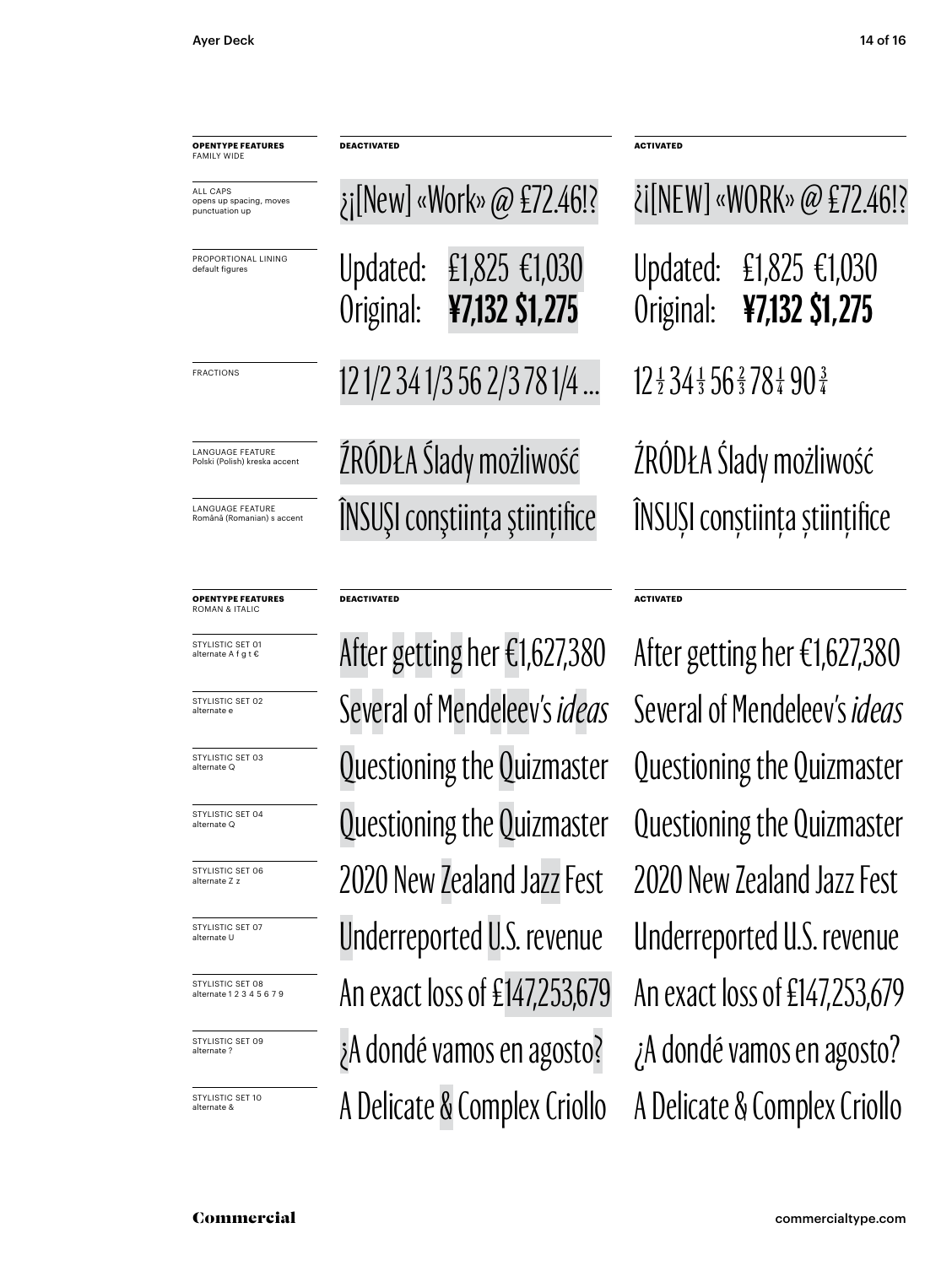**OPENTYPE FEATURES** ROMAN ONLY

STYLISTIC SET 05 alternate W w

#### West African coffee growers West African coffee growers

**DEACTIVATED ACTIVATED**

**DEACTIVATED ACTIVATED**

#### **OPENTYPE FEATURES** ITALIC ONLY

STYLISTIC SET 05<br>alternate W w v y

STYLISTIC SET 11 alternate &

alternate &

STYLISTIC SET 13<br>alternate &

*Fresh Stylists & Tastemakers Fresh Stylists & Tastemakers STYLISTIC SET 12* Sonic Influence & Narrative Sonic Influence © Narrative alternate & *Technologies & Storytelling Technologies & Storytelling* Whisky in vaunted white oak Whisky in vaunted white oak